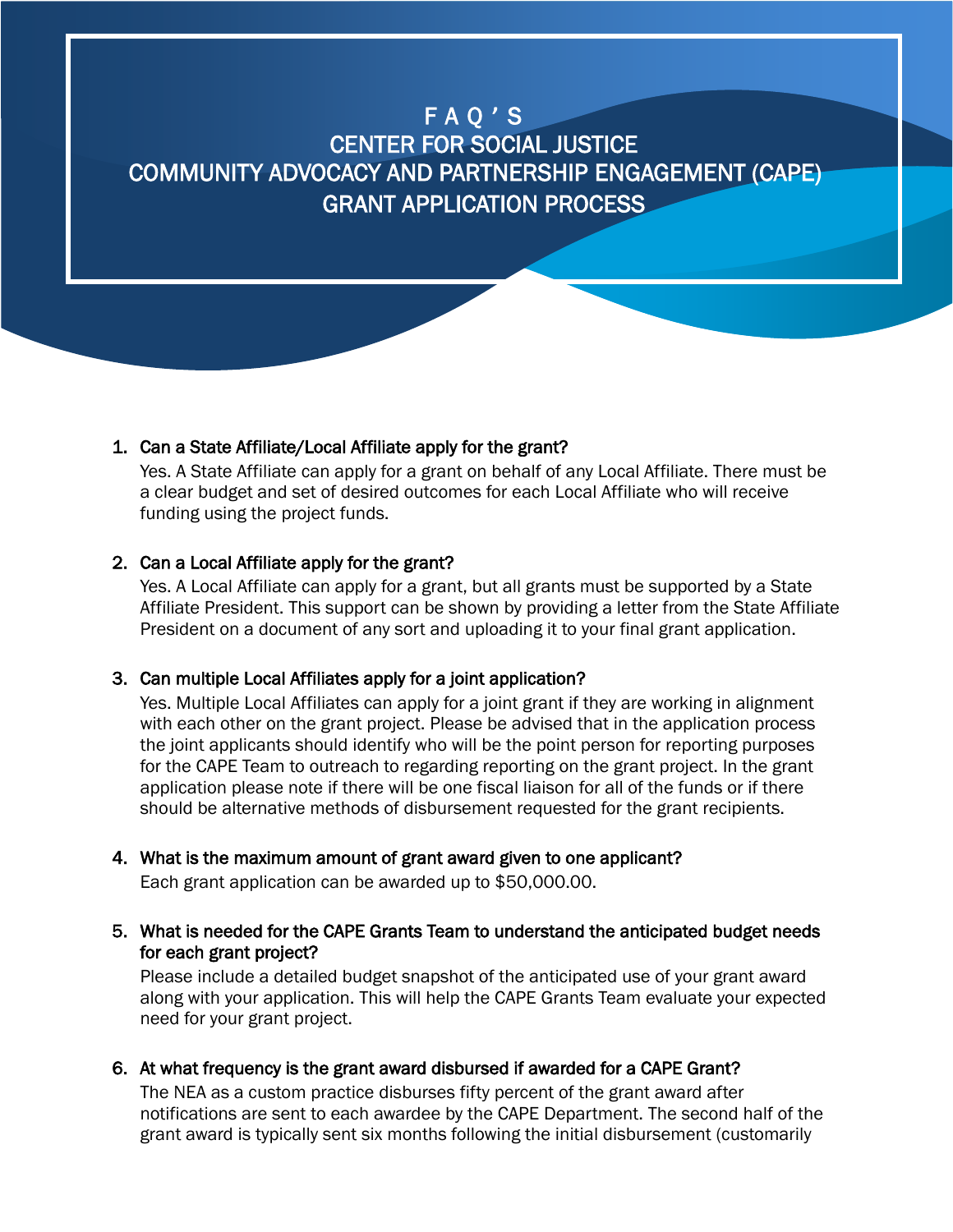## F A Q **'** S CENTER FOR SOCIAL JUSTICE COMMUNITY ADVOCACY AND PARTNERSHIP ENGAGEMENT (CAPE) GRANT APPLICATION PROCESS

July). This timing allows for mandatory quarterly reporting so that we can ensure the grant project is meeting the required grant goals and metrics outlined.

## 7. What is the usual timeline of a grant project?

The CAPE Grant project is intended to take place over the course of a year time period. Some grant projects differ and are sometimes based upon the start and end of an academic school year, and other could vary depending on the need of the State/Local Affiliate. For grant projects that are anticipated to continue into multiple years, the grant applicant is encouraged to apply for a subsequent grant application cycle.

#### 8. What if I'm awarded a CAPE Grant and would like to ask that I receive disbursement earlier than the anticipated six month time frame?

Please send an email to [CAPEGrantsPF@nea.org](mailto:CAPEGrantsPF@nea.org) to request an earlier payment of the second disbursement and justify why the funds are being requested to be disbursed early. Once this is approved from the internal NEA Team, you will receive a timeline of receiving the remaining funds and any other needs the CAPE Grants Team may require as you complete your grant project and our grant cycle concludes.

#### 9. How do I find out more about the CAPE Grants and some of the successes of the grant program?

Please follow this [link to our CAPE Grants Fact Sheet](http://www.nea.org/assets/docs/CAPE%20Grants%20Fact%20Sheet%20(4.22.19).pdf) that highlights our CAPE Grant Partnership Funding from FY 2012-2018. The CAPE Grants have truly expanded over the years and we are proud to highlight in this publication some of our accomplishments and that of our grantees.

#### 10. Can you share some examples of prior grant project goals?

Please follow this link to view [our goals from the 2018-2019 grant cycle.](http://www.nea.org/assets/docs/CAPE%20Grant%20Goals.pdf) This can be used as a reference to show some of the awarded grants and the work they projected when submitting their grant applications.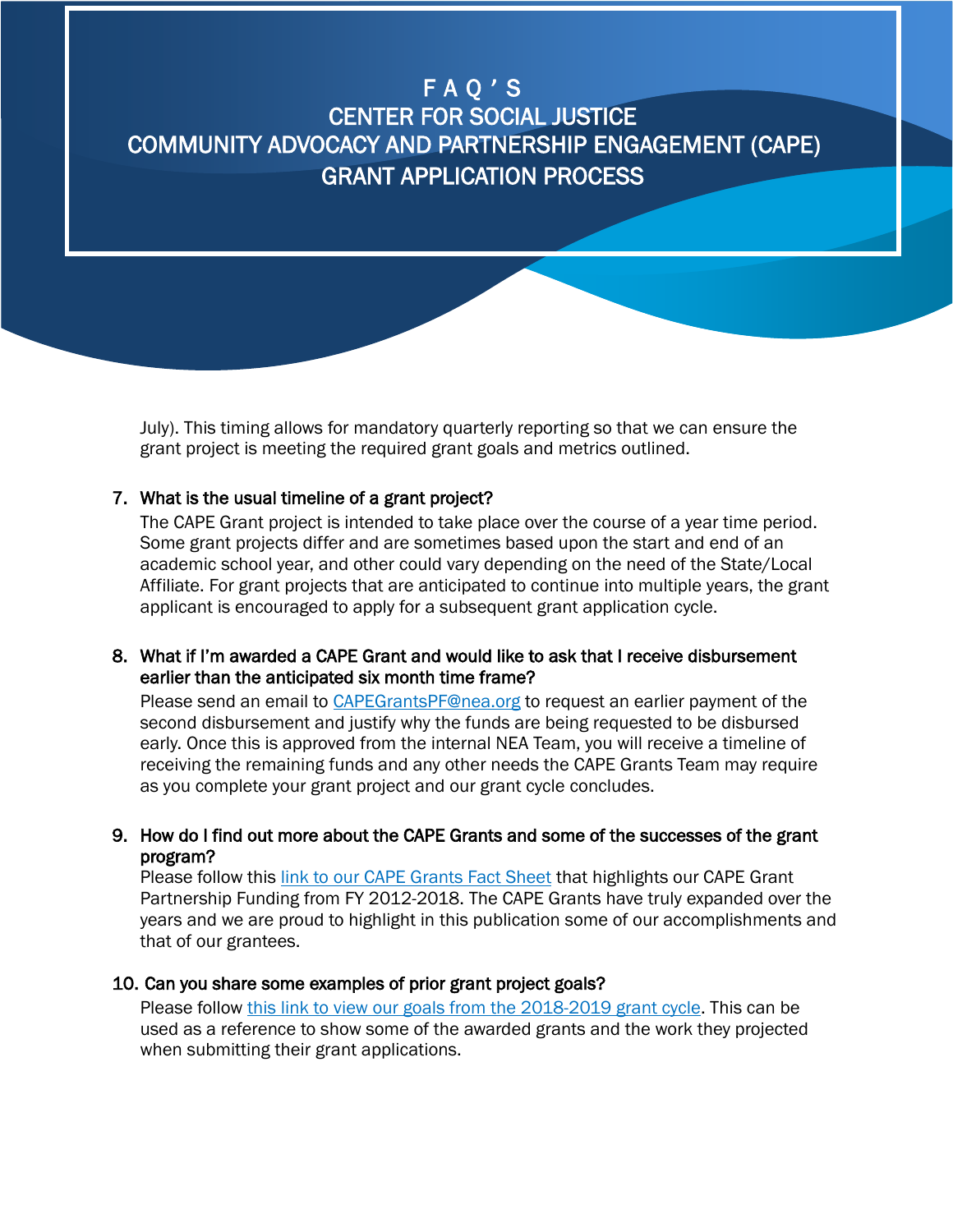## F A Q **'** S CENTER FOR SOCIAL JUSTICE COMMUNITY ADVOCACY AND PARTNERSHIP ENGAGEMENT (CAPE) GRANT APPLICATION PROCESS

## 11. Are grant applicants able to submit another application for a second grant application cycle?

Yes. You are permitted to submit a grant application for any CAPE Grant application cycle. If you are a grant applicant that wasn't originally awarded in a prior CAPE Grant application cycle, you are encouraged to reach out to get feedback on why your application wasn't awarded to help as you anticipate applying for a subsequent grant cycle. Should you be applying for a subsequent grant cycle and have been awarded before, please share how your work progressed since your initial application. Additionally, consider and describe how the new award will further enhance your anticipated grant project goals and impact the members, students, and the community served by the work

## 12. What is the typical process after a grant application is submitted?

Once all grant applications are submitted and the grant deadline has ended, the grants are collected and compiled for review by an internal CAPE Grants Team. The CAPE Grants Team will review and score each grant with a grants rubric. Grant applications that the CAPE Grants Team believes should be awarded are recommended to a larger enterprise wide Grants Team for consideration of the award. Thereafter, grant notifications are sent out to each applicant of our decision.

## 13. What if I'm awarded a CAPE Grant but the award is for less than requested?

Once all grant award notifications are sent, the CAPE Grants Team will allow you to redraft any of your goals and budget to align to the award amount. Sometimes this means that you aren't able to do everything you expected that was in your initial proposal given that your award amount has now changed.

## 14. Will there be an individual from the CAPE Grants Team assigned to each grant once awarded?

Yes. Once all grant award notices are sent, each awarded grant project will receive notice of their CAPE Grant Liaison. This liaison will be the primary point of contact during the grant project for reporting and technical assistance.